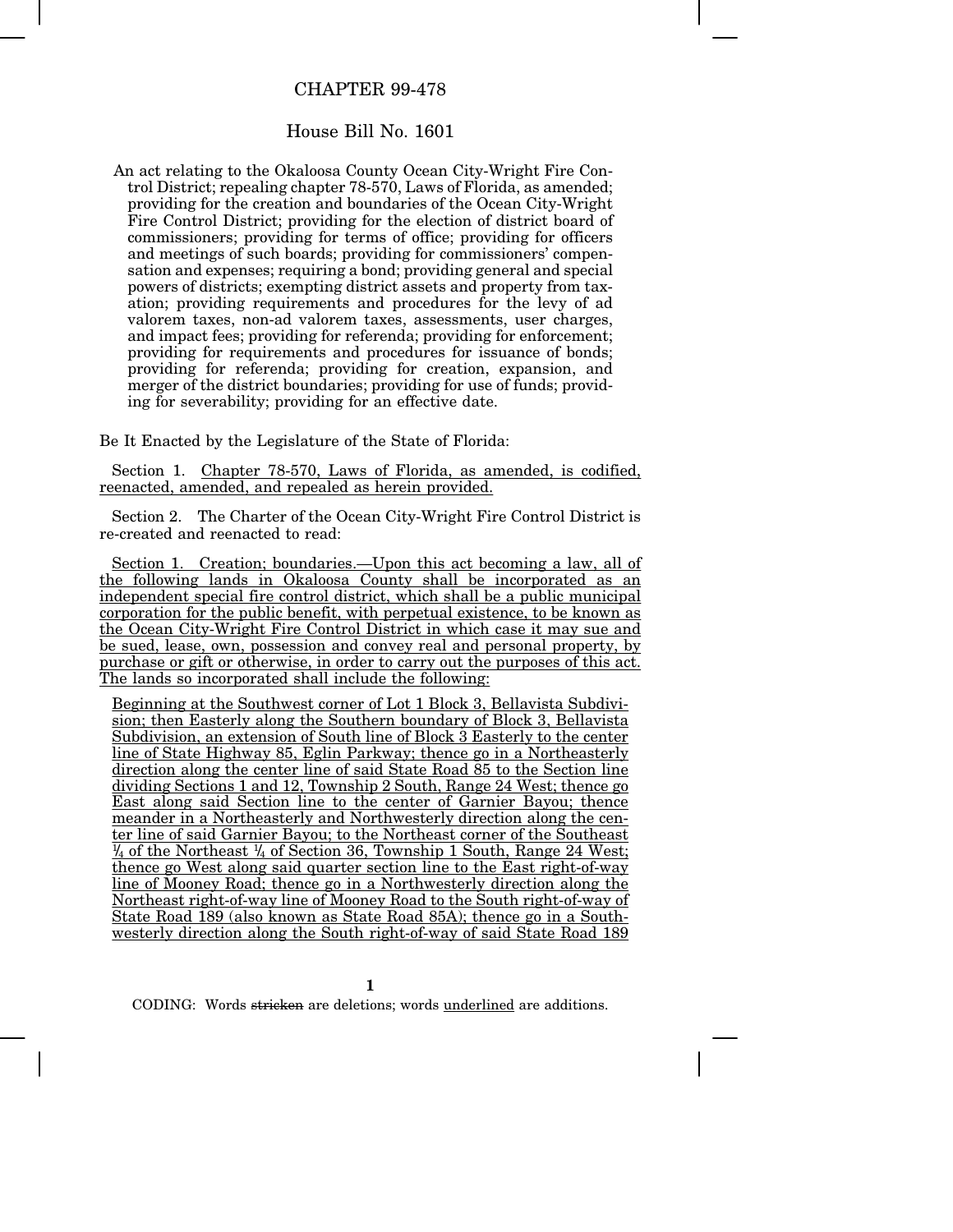to the intersection of South side of 189 and South side of Mooney Road; thence Southeasterly along the South side of Mooney Road to the intersection of the East line of Section 26, Township 1 South, Range 24 West; thence South to the Southeast corner of Northeast  $\frac{1}{4}$  of Section 35, Township 1 South, Range 24 West; thence West to the Southwest corner <u>of the Southeast  $\frac{1}{4}$  of the Northeast  $\frac{1}{4}$  of Section 34, Township 1 South,</u> <u>Range 24 West; thence North to Northwest corner of Southeast  $\frac{1}{4}$  of the</u> Northeast <sup>1</sup> /4 of Section 34, Township 1 South, Range 24 West; thence <u>East to the Southeast corner of the Northwest  $\frac{1}{4}$  of the Northwest  $\frac{1}{4}$ ,  $\frac{1}{4}$ ,  $\frac{1}{4}$ </u> Section 35, Township 1 South, Range 24 West; thence North to the Northeast corner of Southwest <sup>1</sup> /4 of the Southwest <sup>1</sup> /4, Section 26, Township 1, Range 24, West; thence West to Southwest corner of the North-<u>west ¼ of Southeast ¼, Section 27, Township 1 South, Range 24 West;</u> thence North to the Northwest corner of the Northwest <sup>1</sup> /4 of the Southeast <sup>1</sup> /4 of Section 27, township 1, South, Range 24 West; thence East to <u>the Northeast corner of the Northwest  $\frac{1}{4}$  of the Southeast  $\frac{1}{4}$  of Section</u> 27, Township 1 South, Range 24 West, thence South to the Southwest <u>corner of the Southeast ¼ of the Southeast ¼ Section 27, Township 1</u> South, Range 24 West; thence West 490 feet; thence South to the North line of Southwest 1/4 of the Northeast 1/4 Section 34, Township 1 South, <u>Range 24 West, thence West to the Northeast corner of the West  $\frac{1}{2}$  of</u> West  $\frac{1}{2}$  of Southwest  $\frac{1}{4}$  of Northeast  $\frac{1}{4}$ , Section 34, Township 1 South, Range 24 West; thence South to the North side of State Highway 189; thence Southwesterly and Southerly along Highway 189 to the intersec-<u>tion of said highway and the South line of the North  $\frac{1}{2}$  of North  $\frac{1}{2}$  of the </u> Southwest <sup>1</sup>/4 of Section 34, Township 1 South, Range 24 West; thence <u>West to the Southwest corner of the North  $\frac{1}{2}$  of North  $\frac{1}{2}$  of Northeast  $\frac{1}{4}$ </u> <u>of the Southeast ¼, Section 33, Township 1 South, Range 24 West; thence</u> <u>South to the Southwest corner of the Southeast  $\frac{1}{4}$  of the Southeast  $\frac{1}{4}$ , </u> Section 33, Township 1 South, Range 24 West, thence East to the Southeast corner of Section 33, Township 1 South, Range 24 West; thence South along the East line of Section 4 and 9, Township 2 South, Range 24 West to the North right-of-way line of 189 (Mary Esther Cutoff); thence Northeasterly along North side of Highway 89 to the East and West half section line of section 10, Township 2 South, Range 24 West; thence East along the half section line of Section 10, Township 2 South, Range 24 West to the Southwest right-of-way of Beal Street; thence Northeasterly crossing Beal Street to the Southeast corner of Lot 6, Block 3 of Pryors Subdivision; thence Northeasterly along Pryors Subdivision to the water's edge of Five Mile Bayou; thence Northeasterly to the center line of Five Mile Bayou, thence meander Easterly along the center line of Five Mile Bayou to the extension of the East Section line of Section 11, Township 2 South, Range 24 West; thence Easterly to the Southwest corner of Lot 1, Block 3, Bellavista Subdivision and point of beginning, EXCEPT the following described property:

Chelsea Woods, as recorded in Plat Book 3, Page 78, Forest Park, as recorded in Plat Book 4, Page 13, Country Club Estates, as recorded in Plat Book 3, Page 41; First Addition Country Club Estates, as recorded in Plat Book 4, Page 16; the West portion of Lot 1; Fractional Section 36 and the South  $\frac{1}{2}$  of Lot 2, Fractional Section 36, being in Township 1, South, Range 24 West.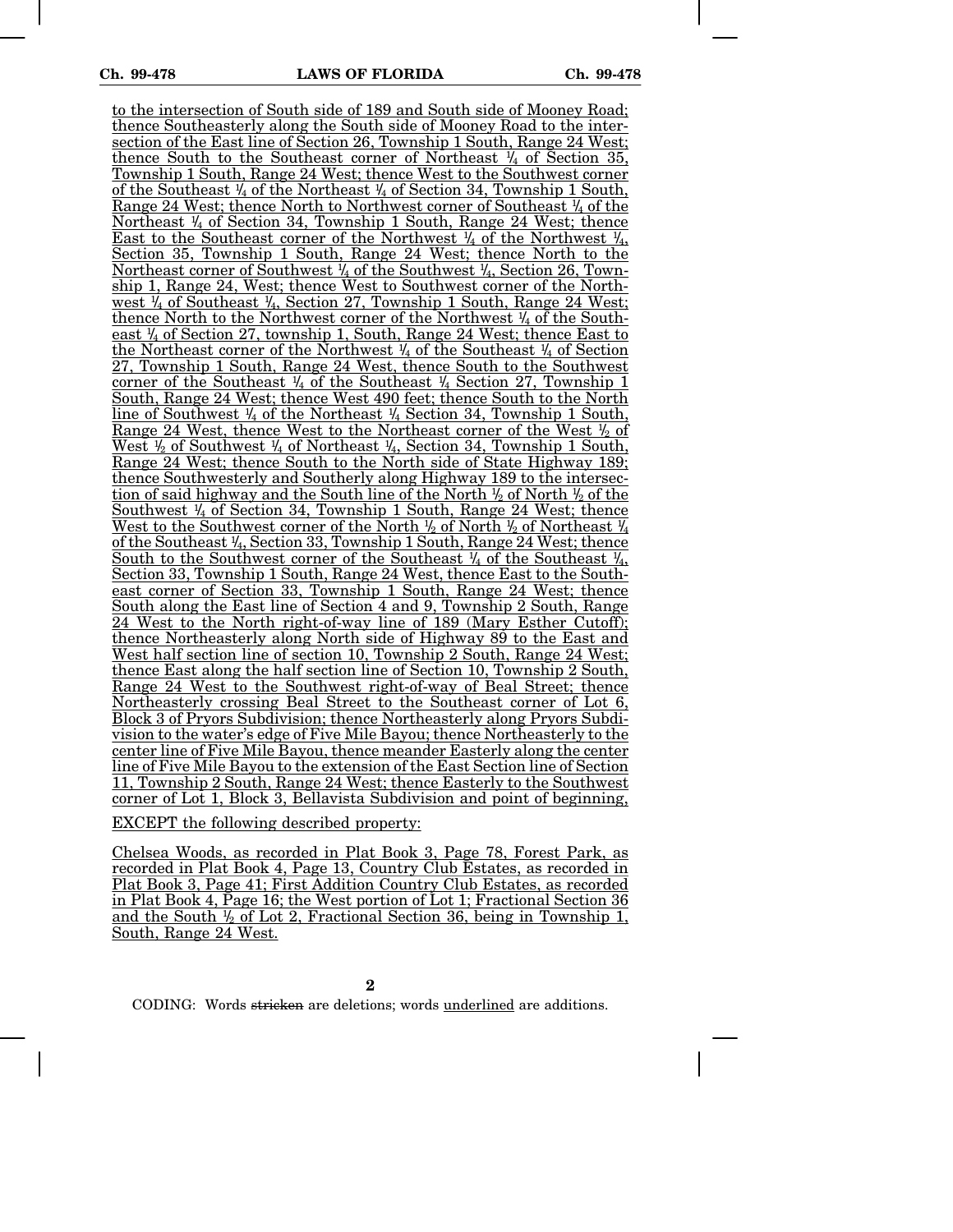Beginning at a point which is 188.6 feet along south right-of-way of Racetrack Road West of the intersection of said right-of-way with the West line of the Northeast quarter of Section 2, Township 2 South, Range 24 West, and South 340 feet; thence West for a distance of 200 feet, thence South 95 feet; thence East 200 feet, thence North 95 feet to the point of beginning, and

Beginning at a point which is 188.6 feet along the South right-of-way of Racetrack Road West of the intersection of the said right-of-way with the West line of the Northeast quarter of the Northeast quarter of Section 2, Township 2 South, Range 24 West and South 435 feet; thence West for a distance of 200 feet; thence South 95 feet; thence East 200 feet; thence North 95 feet to the point of beginning. This being Lot No. 5 according to the unrecorded survey made November 1957 by Associated Engineering Company. North half of the West half of Northwest Quarter of Northwest Quarter of Southeast Quarter of Section 35, Township 1 South, Range 24 West, Okaloosa County, Florida, save and except a strip 50 feet of North side heretofore deeded to State of Florida for public road, save and except a strip 66 feet wide on west side reserved for public road and save and except a 33 foot strip off South side reserved for use as a public road.

PARCEL NO. 1. For a point of beginning, commence at a point on the South margin of Racetrack Road 238.6 feet west of the intersection of said road and the West line of the Northeast quarter of the Northeast quarter of Section 2, Township 2 South, Range 24 West; thence continue West along the South margin of said road for 150 feet to a point on the East margin of Gibson Street; thence South along the East margin of said street for 150 feet; thence East 150 feet, thence North 150 feet to the point of beginning, and

PARCEL NO. 2. Begin at a point on the South right-of-way of Racetrack Road 188.6 feet West of the intersection of said right-of-way and the West line of the Northeast quarter of the Northeast quarter of Section 2, Township 2 South, Range 24 West, thence continue West along said right-of-way for 50 feet; thence South parallel to the East margin of Gibson Street for 150 feet; thence West parallel to the South line of Racetrack Road for 150 feet to a point on the East Margin of Gibson Street, thence South along the East margin of Said street for 190 feet; thence East for 200 feet; thence North for 340 feet to the point of beginning

Beginning at a point on the Race Track Highway at the southeast corner of the southwest quarter of Section 35, Township 1 South, Range 24 West, thence run North 1,320 feet, thence run West 200 feet, thence run South 1,320 feet, thence run East 200 feet to the point of beginning, subject to County Road right-of-way

The Southeast quarter of the Northeast quarter of the Southwest quarter, less a strip 50 feet wide on the West side heretofore deeded to the State of Florida for a public road; and the Southwest quarter of the Northwest quarter of the Southeast quarter, all in Section 35, Township 1 South, Range 24 West, Okaloosa County, Florida, being twenty acres, more or less.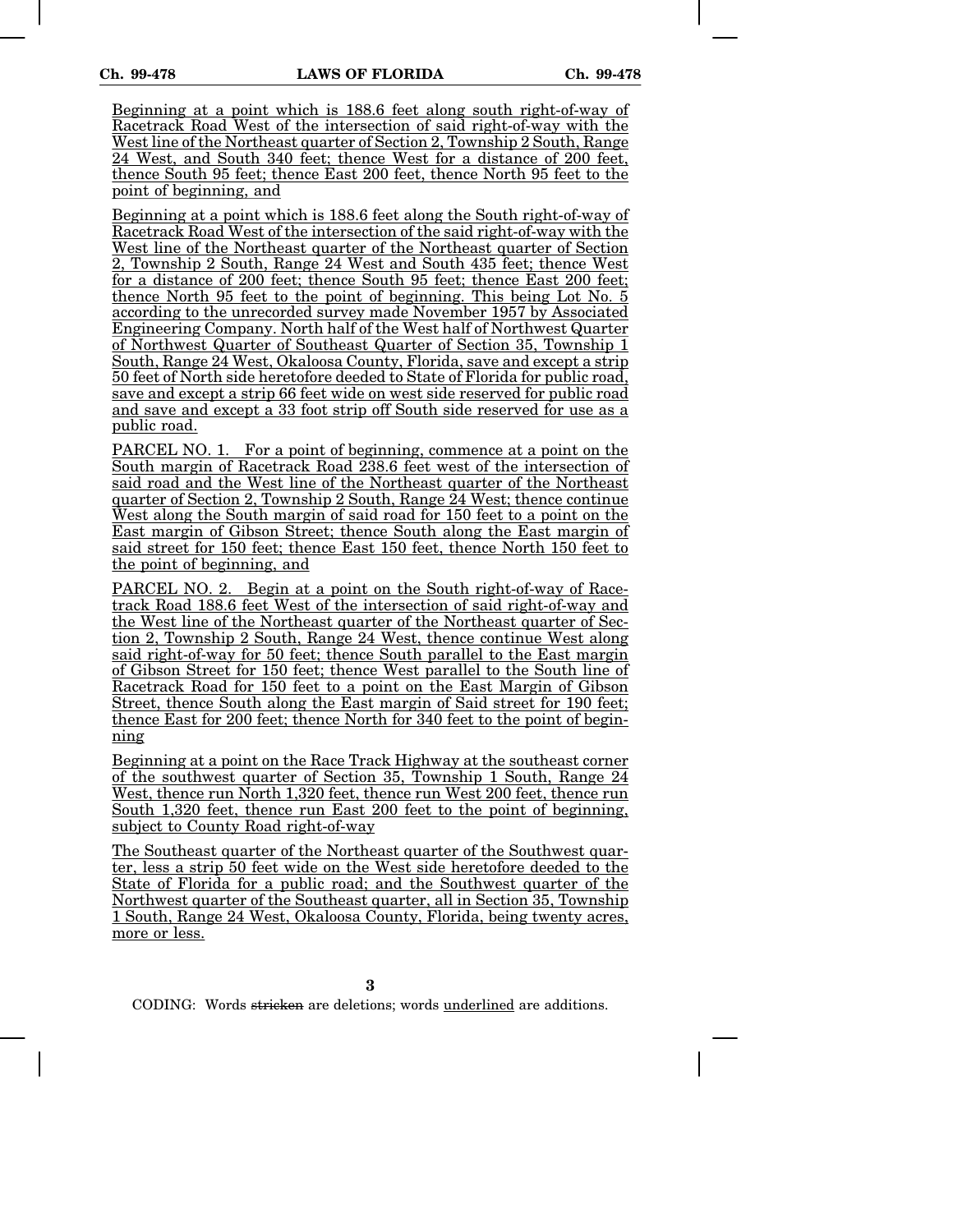The Southwest quarter of the Southeast quarter, Section 35 Township 1 South, Range 24 West, Okaloosa County, Florida.

And the incorporated town limits of the Town of Cinco Bayou, Florida.

Section 2. Intent.—The purposes of this act are to:

(1) Comply with chapter 97-256, Laws of Florida, which calls for the codification of charters of all independent special fire control districts which were created by special law of local application or general law of local application as defined in s. 189.403, Florida Statutes.

(2) Provide standards, direction, and procedures concerning the operation and governance of the special fire control district known as the Ocean City-Wright Fire Control District.

(3) Provide greater uniformity between the Ocean City-Wright Fire Control District and other independent special fire control districts.

(4) Provide greater uniformity in the financing authority of the Ocean City-Wright Fire Control District without hampering the efficiency and effectiveness of current authorized and implemented methods and procedures of raising revenues.

(5) Improve communication and coordination between Ocean City-Wright Fire Control District and other local governments with respect to short-range and long-range planning to meet the demands for service delivery while maintaining fiscal responsibility.

(6) Provide uniform procedures for electing members of the governing board of the Ocean City-Wright Fire Control District to ensure greater accountability to the public.

Section 3. Definitions.—

(1) "Board" means the governing board of the Ocean City-Wright Fire Control District.

(2) "District" means the Ocean City-Wright Fire Control District, an independent special fire control district as defined under s. 189.403, Florida Statutes.

(3) "Elector" means a person who is a resident of the Ocean City-Wright Fire Control District and is qualified to vote in a general election within Okaloosa County.

(4) "Emergency medical service" means basic and advanced life support service as defined in s. 401.23, Florida Statutes.

(5) "Rescue response service" means an initial response to an emergency or accident situation, including, but not limited to, a plane crash, a trench or building collapse, a swimming or boating accident, or a motor vehicle accident.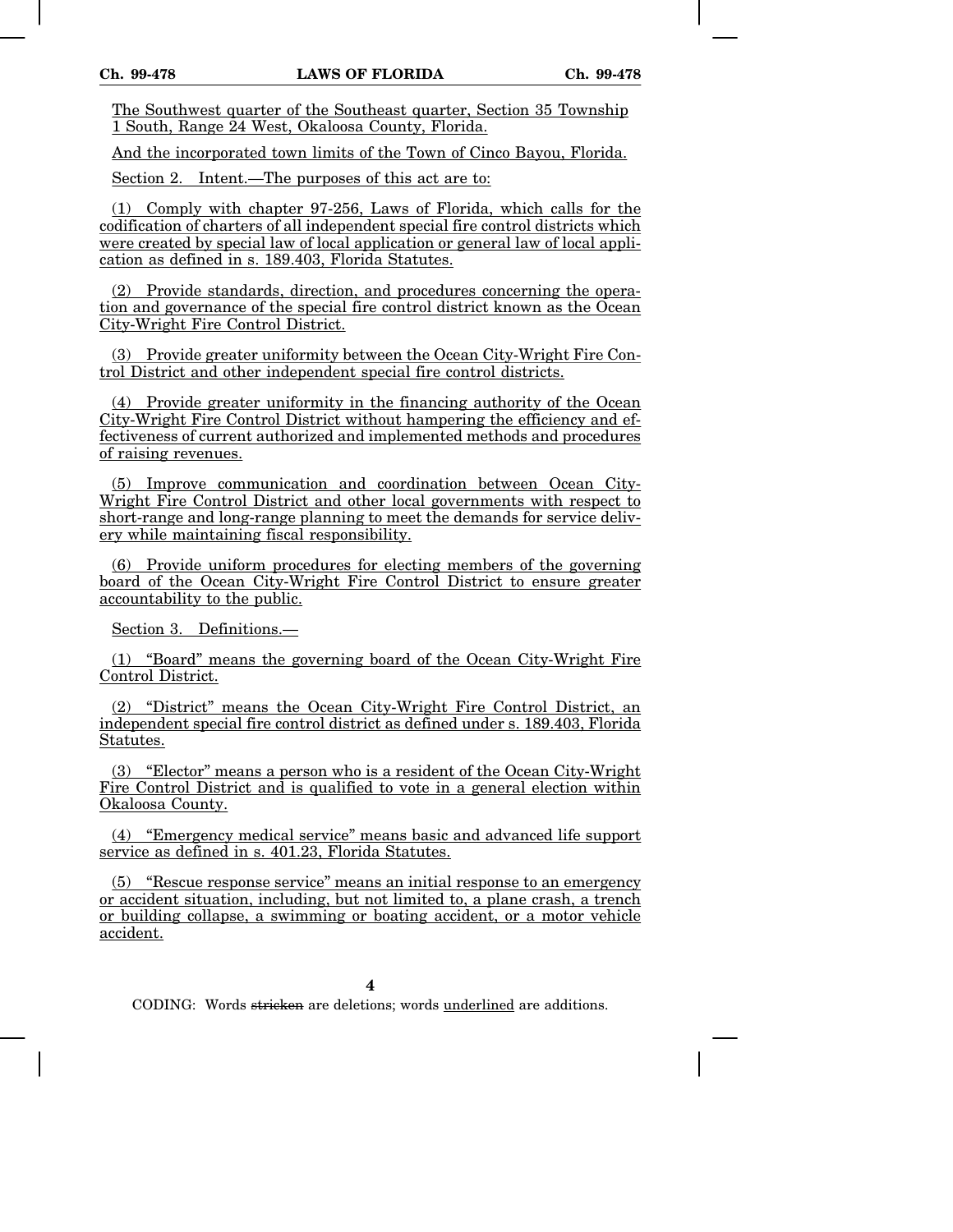Section 4. The provisions of this act shall be liberally construed in order to effectively carry out the purpose of this act in the interest of the public safety.

Section 5. District board of commissioners; membership, terms of office, officers, meetings.—

 $(1)(a)$  The business affairs of the district shall be conducted and administered by a 5-member board. The board shall be elected in nonpartisan elections by the electors of the district. Except as provided in this act, such elections shall be held at a time and in a manner prescribed by law for holding general elections in accordance with s.  $189.405(2)(a)$  and (3), Florida Statutes, and each member shall be elected for a term of 4 years and serve until the member's successor assumes office. Candidates for the board of the district shall qualify with the Okaloosa County Supervisor of Elections. All candidates may qualify by paying a filing fee of at least \$25 or by obtaining the signatures of at least 25 registered electors of the district on petition forms provided by the supervisor of elections which petitions shall be submitted and checked in the same manner as petitions filed by nonpartisan judicial candidates pursuant to s. 105.035, Florida Statutes.

(b)1. The members of the board shall be elected by the electors of the district in the manner provided in this section. The office of each member of the board is designated as being a seat on the board, distinguished from each of the other seats by a numeral: 1, 2, 3, 4, or 5. The numerical seat designation does not designate a geographical subdistrict. Each candidate for a seat on the board shall designate, at the time the candidate qualifies, the seat on the board for which the candidate is qualifying. The name of each candidate who qualifies for election to a seat on the board shall be included on the ballot in a way that clearly indicates the seat for which the candidate is a candidate. The candidate for each seat who receives the most votes cast for a candidate for the seat shall be elected to the board.

(2) Each member of the board must be a qualified elector at the time he or she qualifies and continually throughout his or her term.

Each elected member of the board shall assume office 10 days following the member's election. Annually, within 60 days after the newly elected members have taken office, the board shall organize by electing from its members a chair, a vice chair, a secretary, and a treasurer. The positions of secretary and treasurer may be held by the same member. Funds of the district may be disbursed only upon the order or pursuant to resolution of the board. However, a petty cash account may be authorized by the board. The board may give the treasurer additional powers and duties that it deems appropriate.

(4) Members of the board may each be paid a salary or honorarium to be determined by at least a majority plus one vote of the board, which salary or honorarium may not exceed \$500 per month for each member. Special notice of any meeting at which the board will consider a salary change for a board member shall be published at least once, at least 14 days prior to the meeting, in a newspaper of general circulation in Okaloosa County. Separate compensation for the board member serving as treasurer may be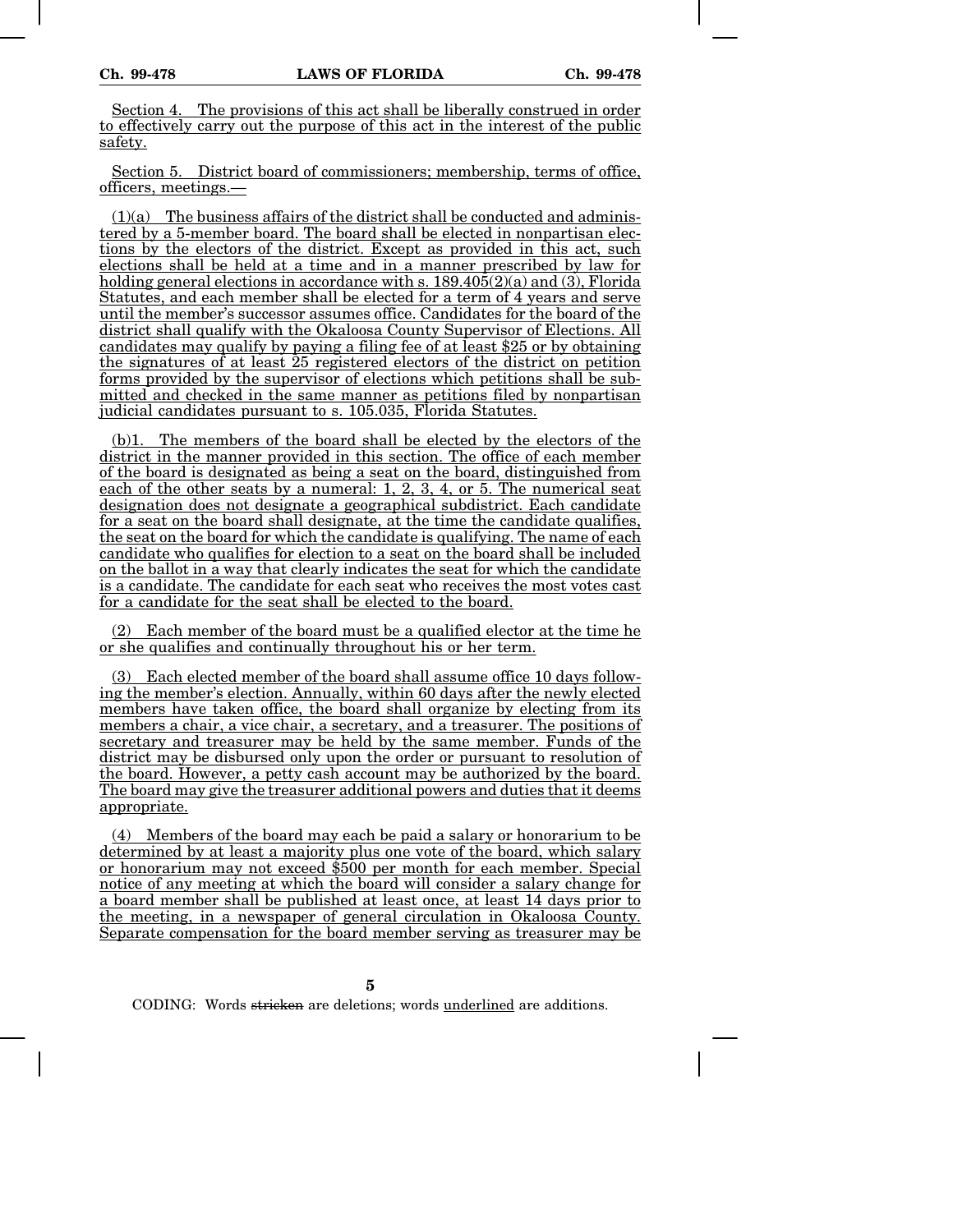authorized by like vote so long as total compensation for the board member does not exceed \$500 per month. Members may be reimbursed for travel and per diem expense as provided in s. 112.061, Florida Statutes.

(5) If a vacancy occurs on the board due to the resignation, death, or removal of a board member or the failure of anyone to qualify for a board seat, the remaining members may appoint a qualified person to fill the seat until the next general election, at which time an election shall be held to fill the vacancy for the remaining term, if any. The board shall remove any member who has three consecutive unexcused absences from regularly scheduled meetings. The board shall adopt policies by resolution defining excused and unexcused absences.

(6) Upon assuming office, each member shall take and subscribe to the oath of office prescribed by s. 5(b), Art. II of the State Constitution and s. 876.05, Florida Statutes. Each member, within 30 days of assuming office, must give the Governor a good and sufficient surety bond in the sum of \$5,000, the cost therefore being born by the district, conditioned on the member's faithful performance of his or her duties of office.

(7) The board shall keep a permanent record book entitled "Record of Proceedings of the Ocean City-Wright Fire Control District," in which the minutes of all meetings, resolutions, proceedings, certificates, bonds given by commissioners, and corporate acts shall be recorded. The record book shall be open to inspection in the same manner as state, county, and municipal records are open under chapter 119, Florida Statutes, and s. 24, Art. I of the State Constitution. The record book shall be kept at the office or other regular place of business maintained by the board for the Ocean City-Wright Fire Control District.

(8) All meetings of the board shall be open to the public consistent with chapter 286, Florida Statutes, s. 189.417, Florida Statutes, and other applicable general laws.

(9) The officers of the board of commissioners shall have the duties usually pertaining to like officers. A record shall be kept of all meetings of the board in a manner consistent with this section and in such meetings concurrence of a majority of the commissioners shall be necessary to any affirmative action by the board.

(10) The books and records of the district shall be audited as outlined in s. 11.45(3)(a), Florida Statutes.

(11) No suit, action, or proceeding shall be instituted or maintained in any court against the district or the commissioners, or any commissioner, unless the person making such claim shall have within 30 days after the accrual of such claim given to the commissioners, or one of them, a notice in writing setting forth its nature, amount and the place and manner in which it accrued together with the names and addresses of all witnesses, with sufficient detail to enable the commissioners to fully investigate. No suit, action, or proceedings shall be instituted within 3 months after such notice shall have been given.

**6**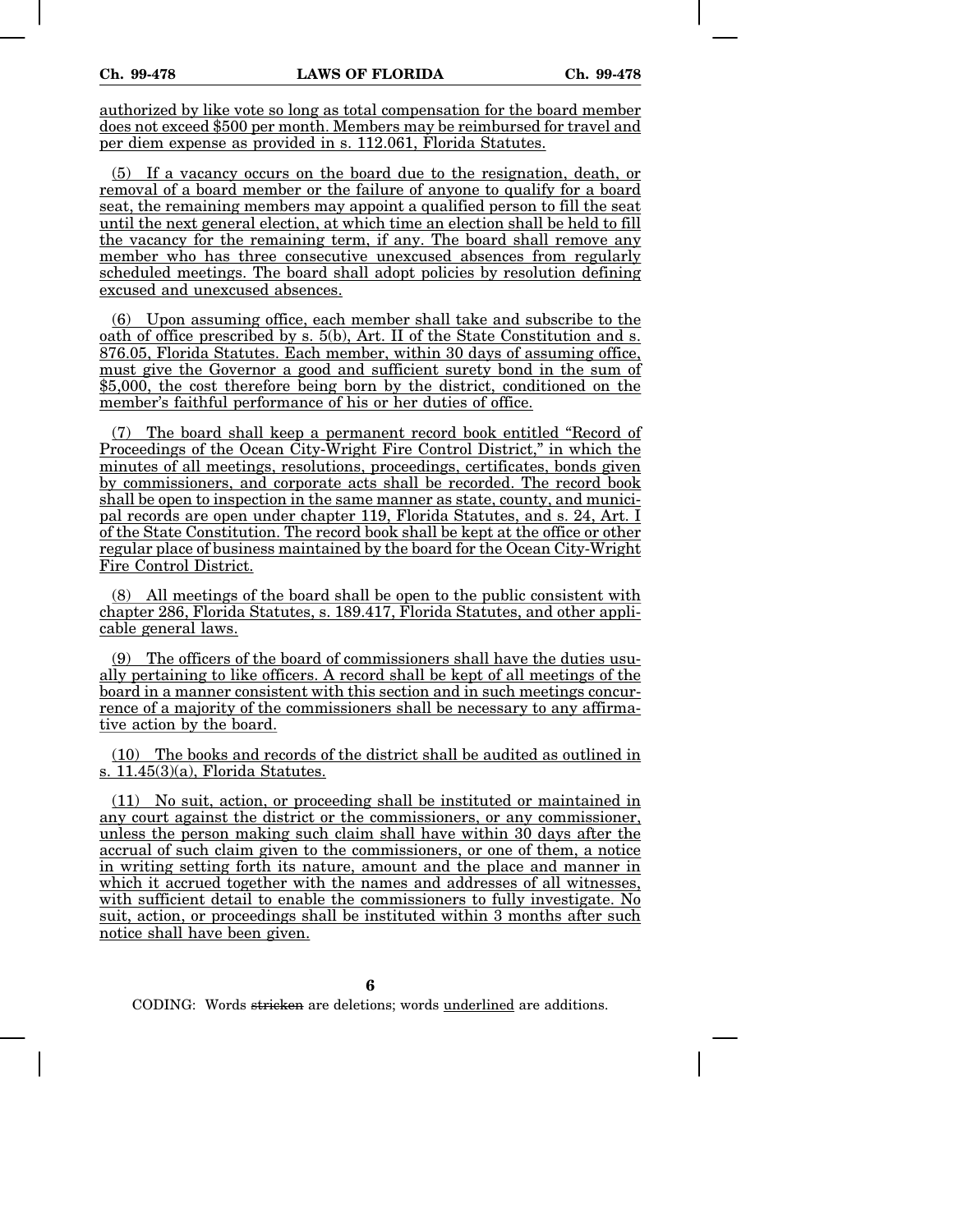Section 6. General powers.—The district shall have, and the board may exercise by majority vote, the following powers:

(1) To sue and be sued in the name of the district, to adopt and use a seal and authorize the use of a facsimile thereof, and to make and execute contracts and other instruments necessary or convenient to the exercise of its powers.

(2) To provide for a pension or retirement plan for its employees. Notwithstanding the prohibition against extra compensation as provided in s. 215.425, Florida Statutes, the board may provide for an extra compensation program, including a lump-sum bonus payment program, to reward outstanding employees whose performance exceeds standards, if the program provides that a bonus payment may not be included in an employee's regular base rate of pay and may not be carried forward in subsequent years.

(3) To contract for the services of consultants to perform planning, engineering, legal, or other professional services.

(4) To borrow money and accept gifts, to apply for and use grants or loans of money or other property from the United States, the state, a unit of local government, or any person for any district purposes and enter into agreements required in connection therewith, and to hold, use, sell, and dispose of such moneys or property for any district purpose in accordance with the terms of the gift, grant, loan, or agreement relating thereto.

(5) To adopt resolutions and procedures prescribing the powers, duties, and functions of the officers of the district, the conduct of the business of the district, the maintenance of records and the form of other documents and records of the district. The board may also adopt ordinances and resolutions that are necessary to conduct district business, if such ordinances do not conflict with any ordinances of a local general purpose government within whose jurisdiction the district is located. Any resolution or ordinance adopted by the board and approved by referendum vote of district electors may only be repealed by referendum vote of district electors.

(6) To maintain an office at places it designates within a county or municipality in which the district is located and appoint an agent of record.

(7) To acquire by purchase, lease, gift, dedication, devise, or otherwise real and personal property or any estate therein for any purpose authorized by this act and to trade, sell, or otherwise dispose of surplus real or personal property. The board may purchase equipment by an installment sales contract if funds are available to pay the current year's installments on the equipment and to pay the amounts due that year on all other installments and indebtedness.

(8) To hold, control, and acquire by donation or purchase any public easement, dedication to public use, platted reservation for public purposes, or reservation for those purposes authorized by this act and to use such easement, dedication, or reservation for any purpose authorized by this act consistent with applicable adopted local government comprehensive plans and land development regulations.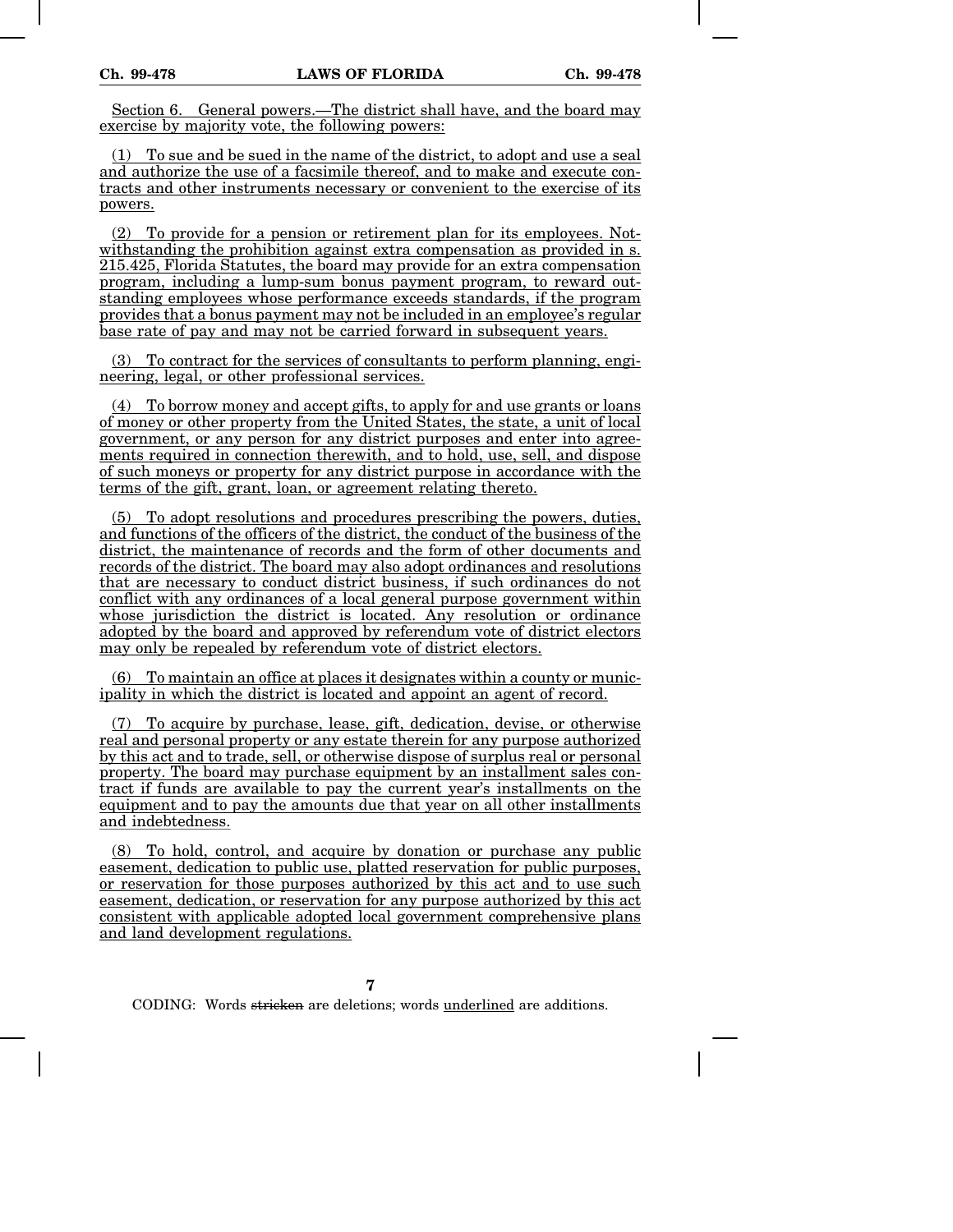To lease as lessor or lessee to or from any person, firm, corporation, association, or body, public or private, any facility or property of any nature for the use of the district when necessary to carry out the district's duties and authority under this act.

(10) To borrow money and issue bonds, revenue anticipation notes, or certificates payable from and secured by a pledge of funds, revenues, taxes and assessments, warrants, notes, or other evidence of indebtedness, and mortgage real and personal property when necessary to carry out the district's duties and authority under this act.

(11) To charge user and impact fees authorized by resolution of the board, in amounts necessary to conduct district activities and services, and to enforce their receipt and collection in the manner prescribed by resolution and authorized by law. However, the imposition of impact fees may only be authorized as provided by section 9(4) of this charter.

(12) To exercise the right and power of eminent domain, pursuant to chapter 73 or chapter 74, Florida Statutes, over any property within the district, except municipal, county, state, special district, or federal property used for a public purpose, for the uses and purposes of the district relating solely to the establishment and maintenance of fire stations and fire substations, specifically including the power to take easements that serve such facilities consistent with applicable adopted local government comprehensive plans and land development regulations.

(13) To cooperate or contract with other persons or entities, including other governmental agencies, as necessary, convenient, incidental, or proper in connection with providing effective mutual aid and furthering any power, duty, or purpose authorized by this act.

(14) To assess and impose upon real property in the district ad valorem taxes and non-ad valorem assessments as authorized by this act.

(15) To impose and foreclose non-ad valorem assessment liens as provided by this act or to impose, collect, and enforce non-ad valorem assessments pursuant to chapter 197, Florida Statutes.

(16) To select as a depository for its funds any qualified public depository as defined in section 280.02, Florida Statutes, which meets all the requirements of chapter 280, Florida Statutes, and has been designated by the State Treasurer as a qualified public depository, upon such terms and conditions as to the payment of interest upon the funds deposited as the board deems just and reasonable.

(17) To provide adequate insurance on all real and personal property, equipment, employees, volunteer firefighters, and other personnel.

(18) To organize, participate in, and contribute monetarily to organizations or associations relating to the delivery of or improvement of fire control, prevention, emergency rescue services, or district administration.

(19) No contract shall be made for a period in excess of 20 years.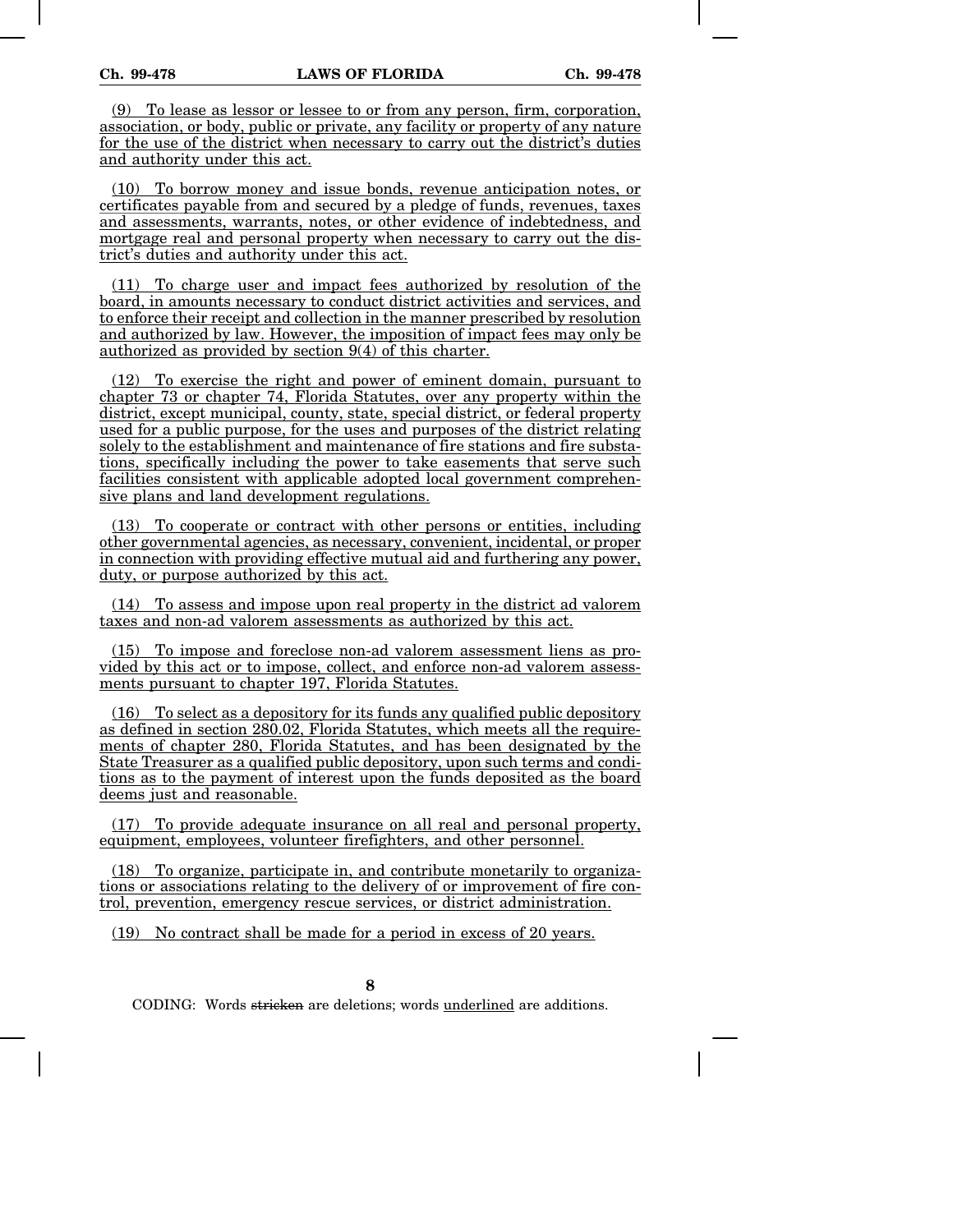Section 7. Exemption from taxation.—Since the exercise of the powers conferred by this act constitutes action by a political subdivision performing essential public functions and since the property of the district constitutes public property used for public purposes, all assets and properties of the district, including property acquired through the foreclosure of any tax or assessment lien, are exempt from all taxes imposed by the state or any political subdivision, agency, or instrumentality of the state.

Section 8. Special powers.—The district shall provide for fire suppression and prevention by establishing and maintaining fire stations and fire substations and acquiring and maintaining such firefighting and fire protection equipment deemed necessary to prevent or fight fires. All construction shall be in compliance with applicable state, regional, and local regulations, including adopted comprehensive plans and land development regulations. The board shall have and may exercise any or all of the following special powers relating to facilities and duties authorized by this act:

(1) Establish and maintain emergency medical and rescue response services and acquire and maintain rescue, medical, and other emergency equipment, pursuant to the provisions of chapter 401, Florida Statutes, and any certificate of public convenience and necessity or its equivalent issued thereunder.

(2) Employ, train, and equip such personnel and train, coordinate, and equip such firefighters, including volunteers, as are necessary to accomplish the duties of the district. The board may employ and fix the compensation of a fire chief or chief administrator. The board shall prescribe the duties of such person, which shall include supervision and management of the operations of the district and its employees and maintenance and operation of its facilities and equipment. The fire chief or chief administrator may employ or terminate the employment of such other persons, including, without limitation, professional, supervisory, administrative, maintenance, and clerical employees, as are necessary and authorized by the board. The compensation and other conditions of employment of the officers and employees of the district shall be provided by the board.

(3) Conduct public education to promote awareness of methods to prevent fires and reduce the loss of life and property from fires or other public safety concerns.

(4) Adopt and enforce fire safety standards and codes and enforce the rules of the State Fire Marshall consistent with the exercise of the duties authorized by chapter 553 or chapter 633, Florida Statutes, with respect to fire suppression and prevention and fire safety code enforcement.

(5) Conduct arson investigations and cause-and-origin investigations.

(6) Adopt hazardous material safety plans and emergency response plans in coordination with the county emergency management agency as provided in chapter 252, Florida Statutes.

(7) Contract with general purpose local government for emergency management planning and services.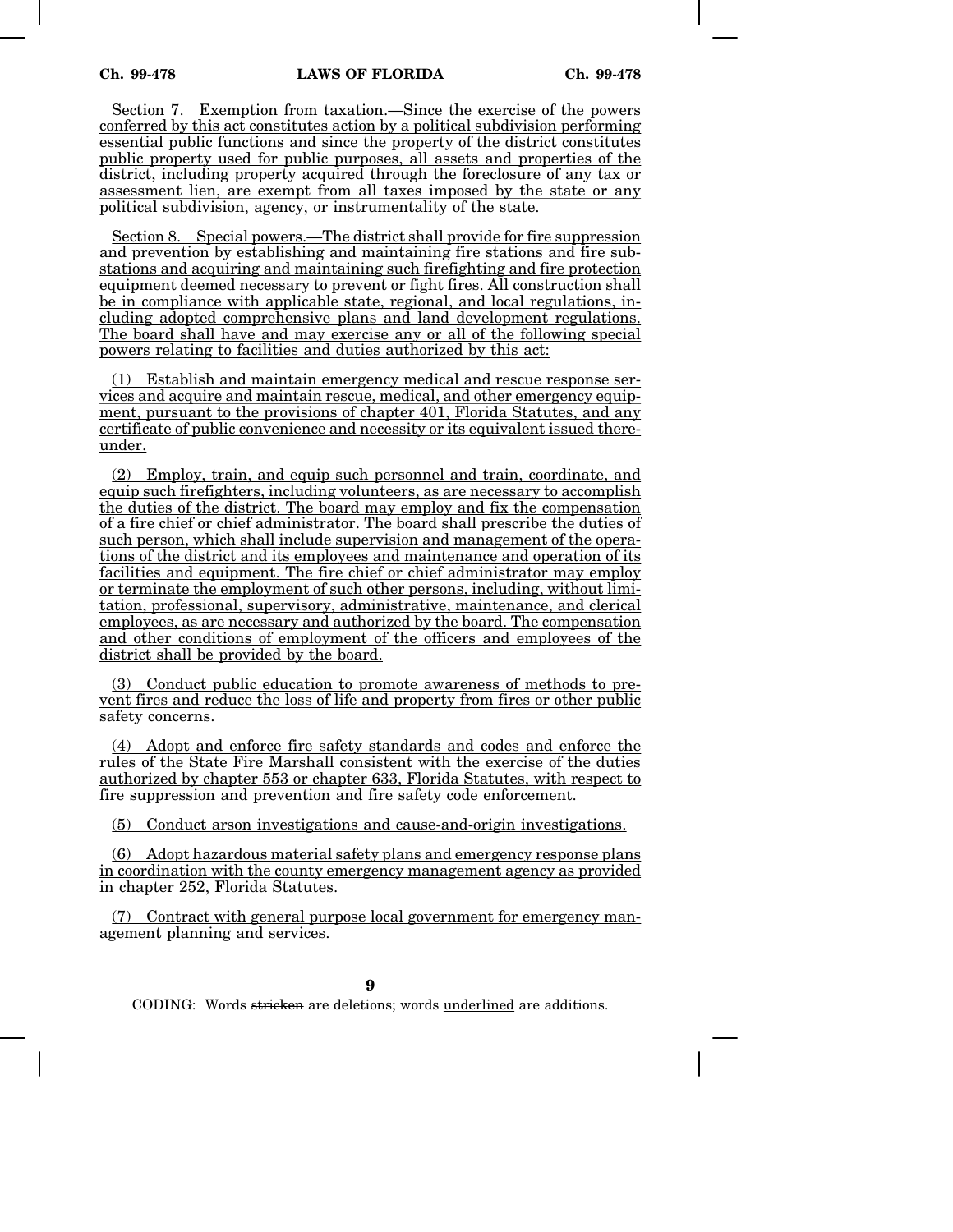Section 9. Taxes; non-ad valorem assessments; impact fees and user charges.—

(1) Ad valorem taxes.—The board of commissioners may levy and assess ad valorem taxes on all taxable property in the district to construct, operate, and maintain district facilities and services, to pay the principal of and interest on general obligation bonds of the district, and to provide for any sinking or other funds established in connection with such bonds. An ad valorem tax levied by the board for operating purposes, exclusive of debt service on bonds, may not exceed 3.75 mills. The levy of ad valorem taxes pursuant to this section must be approved by referendum called by the board when the proposed levy of ad valorem taxes exceeds 2 mills. Nothing in this act shall require a referendum on the levy of ad valorem taxes in an amount previously authorized by special act, general law of local application, or county ordinance approved by referendum. Such tax shall be assessed, levied, and collected in the same manner as county taxes. The levy of ad valorem taxes approved by referendum shall be reported within 60 days after the vote to the Department of Community Affairs.

(2) Non-Ad valorem assessments.—The district may levy non-ad valorem assessments as defined in s. 197.3632, Florida Statutes, to construct, operate, and maintain district facilities and services. The rate of such assessments must be fixed by resolution of the board pursuant to the procedures contained in section 10. Non-ad valorem assessment rates set by the board may exceed the maximum rates established by special act, county ordinances, the previous year's resolution, or referendum in an amount not to exceed the average annual growth rate in Florida personal income over the previous 5 years. Non-ad valorem assessment rate increases within the personal income threshold are deemed to be within the maximum rate authorized by law at the time of initial imposition. Proposed non-ad valorem assessment increases which exceed the rate set the previous fiscal year or the rate previously set by special act or county ordinance, whichever is more recent, by more than the average annual growth rate in Florida personal income over the last 5 years, or the first-time levy of non-ad valorem assessments in a district, must be approved by referendum of the electors of the district. The referendum on the first-time levy of an assessment shall include a notice of the future non-ad valorem assessment rate increases permitted by this act without a referendum. Non-ad valorem assessments shall be imposed, collected, and enforced pursuant to section 10.

(3) User charges.—

(a) The board may provide a reasonable schedule of charges for special emergency services, including firefighting occurring in or to structures outside the district, motor vehicles, marine vessels, aircraft, or rail cars, or as a result of the operation of such motor vehicles or marine vessels, to which the district is called to render such emergency service, and may charge a fee for the services rendered in accordance with the schedule.

(b) The board may provide a reasonable schedule of charges for fighting fires occurring in or at refuse dumps or as a result of an illegal burn, which fire, dump, or burn is not authorized by general or special law, rule, regula-

**10**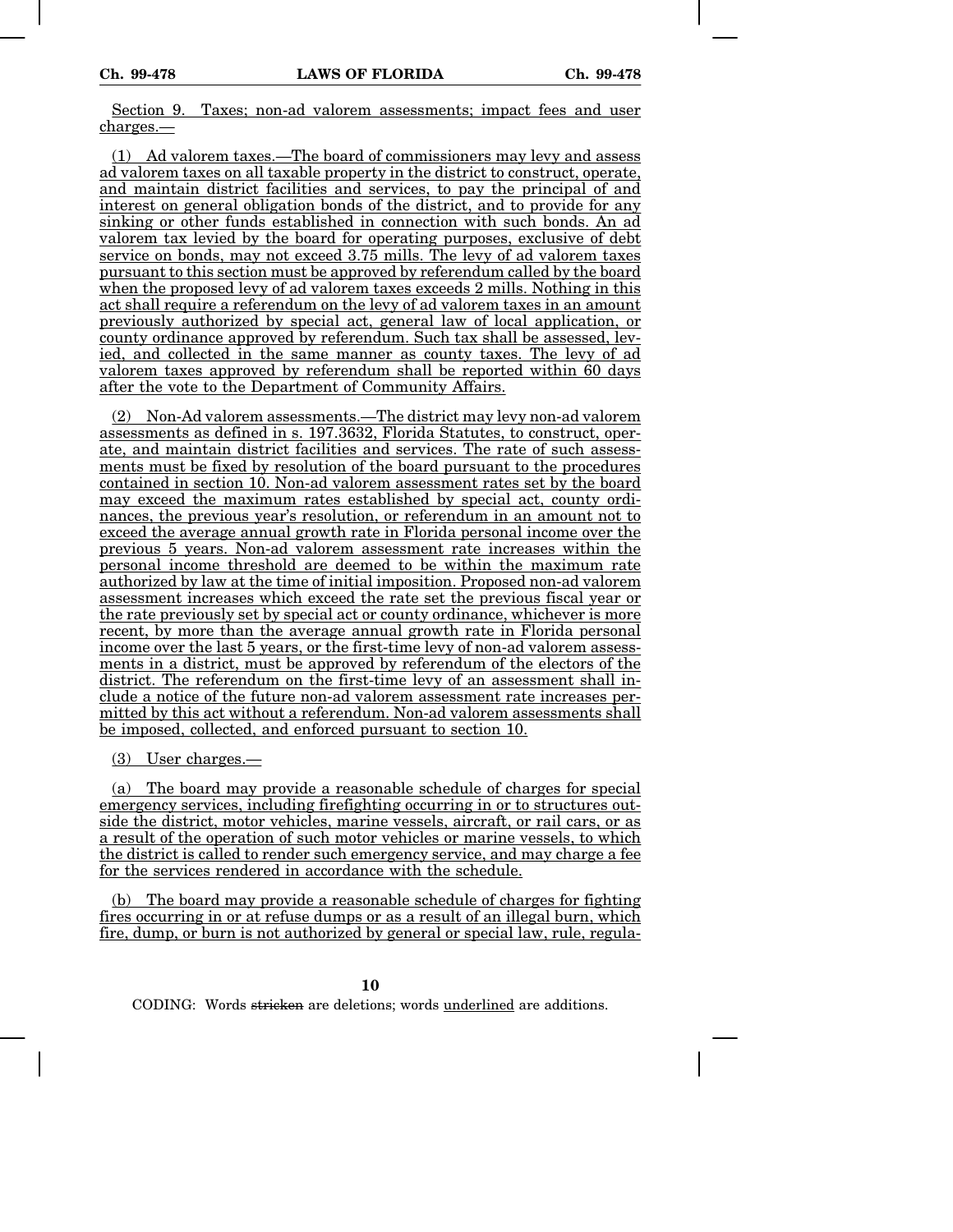tion, order, or ordinance and which the district is called upon to fight or extinguish.

(c) The board may provide a reasonable schedule of charges for responding to or assisting or mitigating emergencies that either threaten or could threaten the health and safety of persons, property, or the environment, to which the district has been called, including a charge for responding to false alarms.

(d) The board may provide a reasonable schedule of charges for inspecting structures, plans, and equipment to determine compliance with fire safety codes and standards.

(e) The district shall have a lien upon any real property, motor vehicle, marine vessel, aircraft, or rail car for any charge assessed under this subsection.

(4) Impact fees.—If the general purpose local government has not adopted an impact fee for fire services which is distributed to the district for construction within its jurisdictional boundaries, the board may establish a schedule of impact fees for new construction to pay for the cost of new facilities and equipment, the need for which is in whole or in part the result of new construction. The impact fees collected by the district under this subsection shall be kept separate from other revenues of the district and must be used exclusively to acquire, purchase, or construct new facilities or portions thereof needed to provide fire protection and emergency services to new construction. As used in this subsection, "new facilities" means land, buildings, and capital equipment including, but not limited to, fire and emergency vehicles, radio-telemetry equipment, and other firefighting or rescue equipment. The board shall maintain adequate records to ensure that impact fees are expended only for permissible new facilities or equipment. The board may enter into agreements with general purpose local governments to share in the revenues from fire protection impact fees imposed by such governments.

Section 10. Procedures for the levy and collection of non-ad valorem assessments.—

(1) The district may provide for the levy of non-ad valorem assessments under this act on the lands and real estate benefited by the exercise of the powers authorized by this act, or any part thereof, for all or any part of the cost thereof. Non-ad valorem assessments may be levied only on benefited real property at a rate of assessment based on the special benefit accruing to such property from such services or improvements. The district may use any assessment apportionment methodology that meets fair apportionment standards.

(2) The board may determine to exercise any power authorized by this act and defray the whole or any part of the expense thereof by non-ad valorem assessments. The district shall adopt a non-ad valorem assessment roll pursuant to the procedures contained in this section or in s. 197.3632, Florida Statutes, if: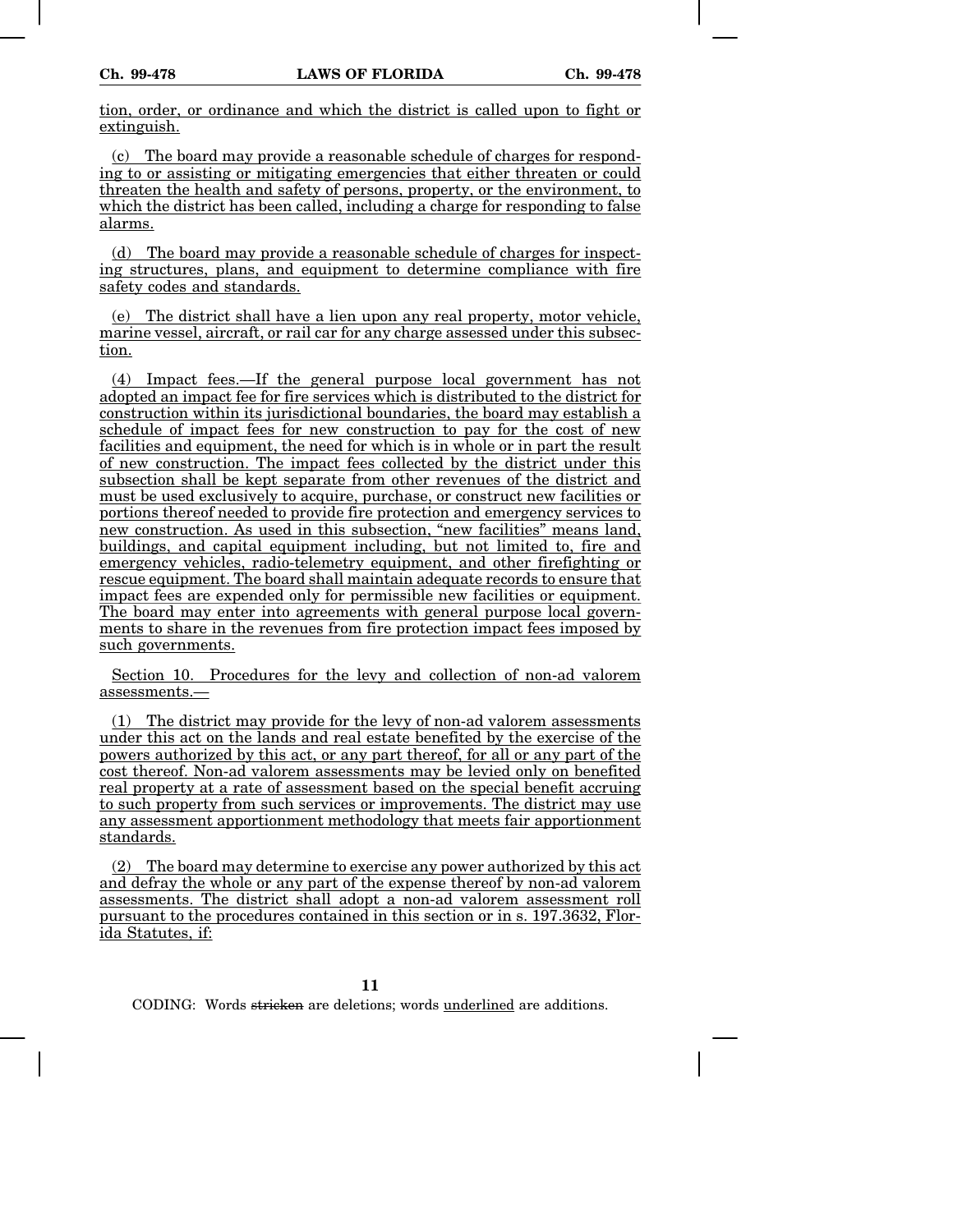(a) The non-ad valorem assessment is levied for the first time;

(b) The non-ad valorem assessment is increased beyond the maximum rate authorized by general law or special act at the time of initial imposition as defined in section 9;

(c) The district's boundaries have changed, unless all newly affected property owners have provided written consent for such assessment to the board; or

(d) There is a change in the purpose for such assessment or in the use of the revenue generated by such assessment.

The board shall so declare by resolution stating the nature of the proposed service, the location of any capital facilities, personnel, and equipment needed to provide the service, and any other projected expense of providing the service or improvement, and the part or portion of the expense thereof to be paid by non-ad valorem assessments, the manner in which the assessments shall be made, when the assessments are to be paid, and what part, if any, shall be apportioned to be paid from other revenues or funds of the district. The resolution shall also designate the lands upon which the non-ad valorem assessments shall be levied. Such lands may be designated by an assessment plat. The resolution shall also state the total estimated costs of the service or improvement. The estimated cost may include the cost of operations, including personnel, equipment, construction or reconstruction, the cost of all labor and materials, the cost of all lands, property, rights, easements, and franchises acquired, financing charges, interest prior to and during construction and for one year after completion of construction, discount on the sale of assessment bonds, cost of plans and specifications, surveys of estimates of costs and of revenues, cost of engineering and legal services and all other expenses necessary or incident to determining the feasibility or practicability of the construction or reconstruction, administrative expense, and such other expenses as may be necessary or incident to the financing authorized by this act.

(3) At the time of the adoption of the resolution provided for in subsection  $(2)$ , there shall be on file at the district's offices an assessment plat showing the area to be assessed, with construction and operational plans and specifications and an estimate of the cost of the proposed service or improvement, which assessment plat, plans, and specifications and estimates shall be open to the inspection of the public.

(4) Upon adoption of the resolution provided for in subsection (2) or completion of the preliminary assessment roll provided for in subsection (5), whichever is later, the board shall publish notice of the resolution once in a newspaper of general circulation in each county in which the district is located. The notice shall state in brief and general terms a description of the proposed service or improvements and that the plans, specifications, and estimates are available to the public at the district's offices. The notice shall also state the date and time of the hearing to hear objections provided for in subsection (7), which hearing shall be no earlier than 15 days after publication of the notice. The publication shall be verified by the affidavit of the publisher and filed with the secretary to the board.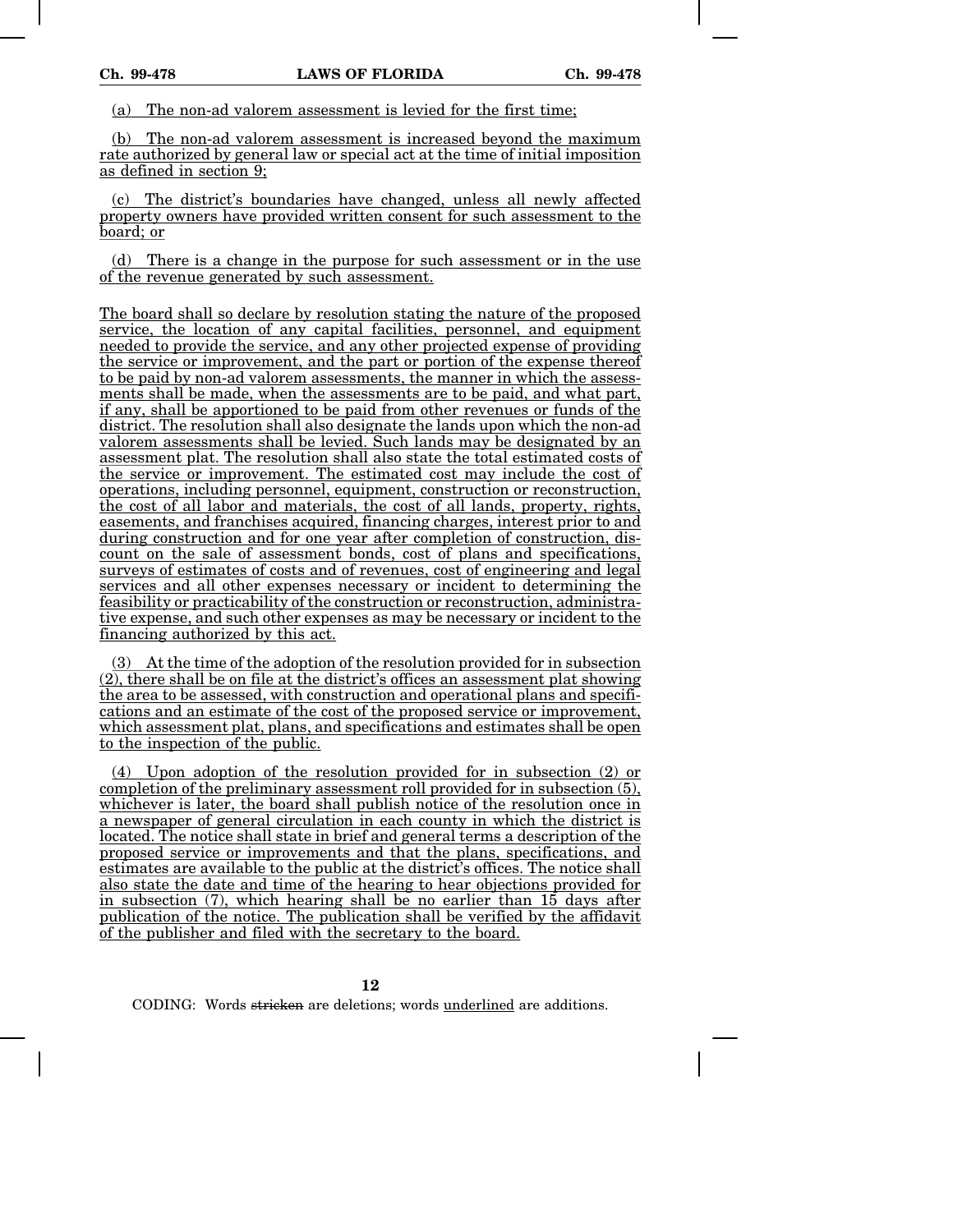(5) Upon the adoption of the resolution provided for in subsection (2), the board shall cause to be made a preliminary assessment roll in accordance with the method of assessment provided for in the resolution. The assessment roll shall show the lots and lands assessed and the amount of the benefit to and the assessment against each lot or parcel of land, and, if the assessment is to be paid in installments, the number of annual installments in which the assessment is divided shall also be entered and shown upon the assessment roll.

(6) Upon the completion of the preliminary assessment roll, the board shall by resolution fix a time and place at which the owners of the property to be assessed or any other persons interested therein may appear before the board and be heard as to the advisability of providing the service or making the improvements, as to the cost thereof, as to the manner of payment therefor, and as to the amount thereof to be assessed against each property so improved. Ten days' notice in writing of the time and place shall be given to the property owners. The notice shall include the amount of the assessment and shall be served by mailing a copy to each of the property owners at his or her last known address, the names and addresses of the property owners to be obtained from the records of the property appraiser, and proof of such mailing to be made by the affidavit of the board's secretary.

At the time and place named in the notice provided for in subsection (4), the board shall meet and hear testimony from affected property owners as to the advisability of providing the service or making the improvements and funding them with non-ad valorem assessments on property. Following the testimony, the board shall make a final decision on whether to levy the non-ad valorem assessments, adjusting assessments as may be warranted by information received at or prior to the hearing. If any property which may be chargeable under this section has been omitted from the preliminary roll or if the prima facie assessment has not been made against it, the board may place on the roll an apportionment to that property. The owners of any property so added to the assessment roll shall be mailed a copy of the notice provided for in subsection (6), and granted 15 days from the date of mailing to file any objections with the board. When so approved by resolution of the board, a final assessment roll shall be filed with the vice chair of the board, and the assessments shall stand confirmed and remain legal, valid, and binding first liens upon the property against which the assessments are made until paid. The assessment so made shall be final and conclusive as to each lot or parcel assessed unless proper steps are taken within 30 days after the filing of the final assessment roll in a court of competent jurisdiction to secure relief. If the assessment against any property is sustained or reduced or abated by the court, the vice chair shall note that fact on the assessment roll opposite the description of the property affected and notify the county property appraiser and the tax collector in writing. The amount of the non-ad valorem assessment against any lot or parcel which may be abated by the court, unless the assessment upon the entire district is abated, or the amount by which the assessment is so reduced, may by resolution of the board be made chargeable against the district at large, or, at the discretion of the board, a new assessment roll may be prepared and confirmed in the manner provided in this section for the preparation and confirmation of the original assessment roll. The board may by resolution grant a discount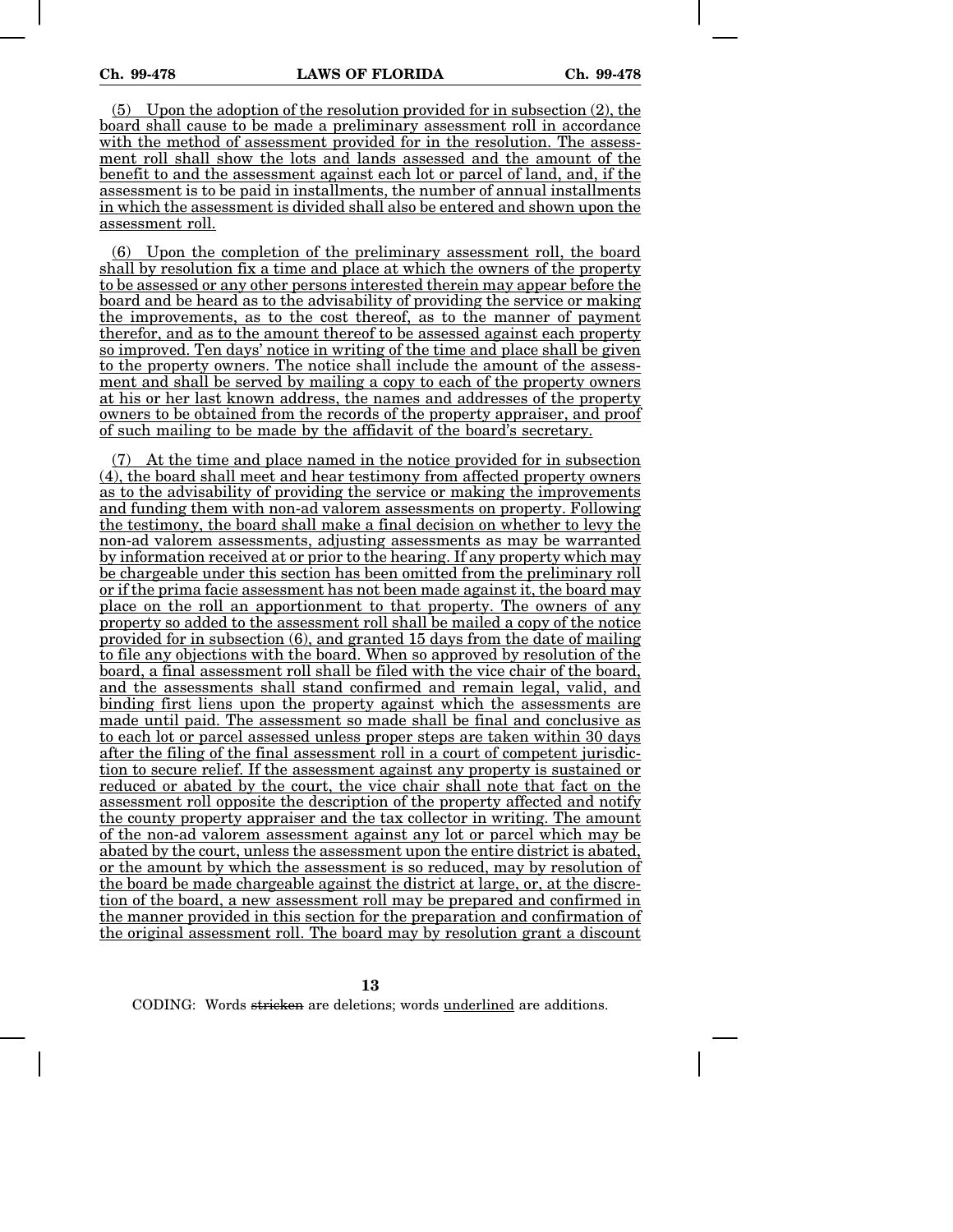equal to all or a part of the payee's proportionate share of the cost of a capital project consisting of bond financing costs, such as capitalized interest, funded reserves, and bond discount included in the estimated cost of the project, upon payment in full of any assessment during the period prior to the time the financing costs are incurred as may be specified by the board.

(8) The non-ad valorem assessments:

(a) Shall be payable at the time and in the manner stipulated in the resolution providing for the improvement or services.

(b) Shall remain liens, co-equal with the lien of all state, county, district, and municipal taxes, superior in dignity to all other liens, titles and claims, until paid.

(c) Shall bear interest as provided by s. 170.09, Florida Statutes, or, if bonds have been issued, at a rate not to exceed 1 percent above the rate of interest at which the bonds authorized pursuant to this act and used for a capital improvement are sold, from the date of the acceptance of the improvement.

(d) May, by resolution and only for capital outlay projects, be made payable in equal installments over a period not to exceed 20 years, to which, if not paid when due, there shall be added a penalty at the rate of 1 percent per month, until paid.

However, the assessments may be paid without interest at any time within 30 days after the improvement is completed and a resolution accepting the same has been adopted by the board.

(9) The non-ad valorem assessments approved by the board may be levied, assessed, and collected pursuant to ss. 197.363-197.3635, Florida Statutes. The collection and enforcement of the non-ad valorem assessment levied by the district shall be at the same time and in like manner as county taxes.

(10) All assessments shall constitute a lien upon the property so assessed from the date of confirmation of the resolution ordering the improvement of the same nature and to the same extent as the lien for general county, municipal, or district taxes falling due in the same year or years in which such assessments or installments thereof fall due, and any assessment or installment not paid when due shall be collected with such interest and with reasonable attorney's fees and costs, but without penalties, by the district by proceedings in a court of equity to foreclose the lien of assessment as a lien for mortgages is or may be foreclosed under the laws of the state, provided any such proceedings to foreclose shall embrace all installments of principal remaining unpaid with accrued interest thereon, which installments shall, by virtue of the institution of such proceedings immediately become due and payable. If, prior to any sale of the property under decree of foreclosure in such proceedings, payment is made of the installment or installments which are shown to be due under the provisions of the resolution passed pursuant to subsection (9) and this subsection, and all costs

**14**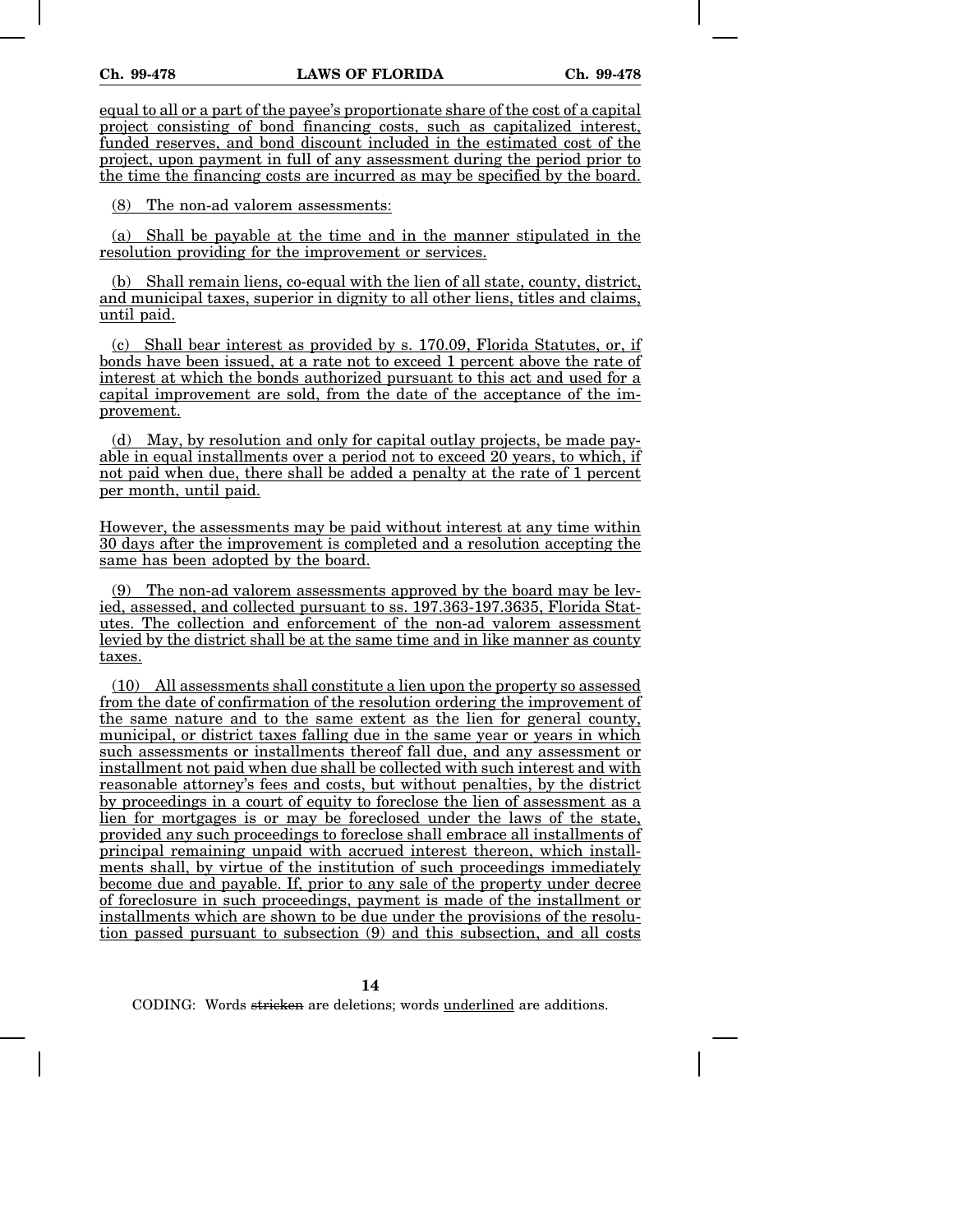including attorney's fees, the payment shall have the effect of restoring the remaining installments to their original maturities and the proceedings shall be dismissed. The district shall enforce the prompt collection of assessments by the means provided in this section and this duty may be enforced at the suit of any holder of bonds issued under this act in a court of competent jurisdiction by mandamus or other appropriate proceedings or action. Not later than 30 days after annual installments are due and payable, the board shall direct the attorney or attorneys whom the board shall designate to institute actions within 3 months after such direction to enforce the collection of all non-ad valorem assessments remaining due and unpaid at the time of such direction. Such action shall be prosecuted in the manner and under the conditions in and under which mortgages are foreclosed under the laws of the state. It is lawful to join in one action the collection of assessments against any or all property assessed by virtue of the same assessment roll unless the court deems such joiner prejudicial to the interest of any defendant. The court shall allow a reasonable attorney's fee for the attorney or attorneys of the district, and the fee shall be collectible as a part of or in addition to the costs of the action. At the sale pursuant to decree in any such action, the district may be a purchaser to the same extent as an individual person or corporation, except that the part of the purchase price represented by the assessments sued upon and the interest thereon need not be paid in cash. Property so acquired by the district may be sold or otherwise disposed of, the proceeds of such disposition to be placed in the fund provided for by subsection (11), provided no sale or other disposition thereof shall be made unless the notice calling for bids therefor to be received at a stated time and place was published in a newspaper of general circulation in the district once in each of 4 successive weeks prior to such disposition.

(11) All assessments and charges made under the provisions of this section for the payment of all or any part of the cost of any improvements for which assessment bonds have been issued under the provisions of this act are hereby pledged to the payment of the principal of and the interest on the assessment bonds and shall, when collected, be placed in a separate fund, properly designated, which fund shall be used for no other purpose than the payment of such principal and interest.

Section 11. District issuance of bonds, notes, bond anticipation notes, or other evidences of indebtedness.—

(1) The district may issue general obligation bonds, assessment bonds, revenue bonds, notes, bond anticipation notes, or other evidences of indebtedness to finance all or a part of any proposed improvements authorized to be undertaken under this act or under general or special law, provided the total annual payments for the principal and interest on such indebtedness shall not exceed 50 percent of the total annual budgeted revenues of the district. The bonds shall be issued in such denominations, mature on such dates and in such amounts, and may be subject to optional and mandatory redemption as determined by resolutions adopted by the board. Bonds of the district may bear interest at a fixed or floating or adjustable rate and may be issued as interest bearing, interest accruing bonds, or zero coupon bonds at such rate or rates, not exceeding the maximum rate permitted by general law, as determined by resolutions of the board. Principal and interest shall

**15**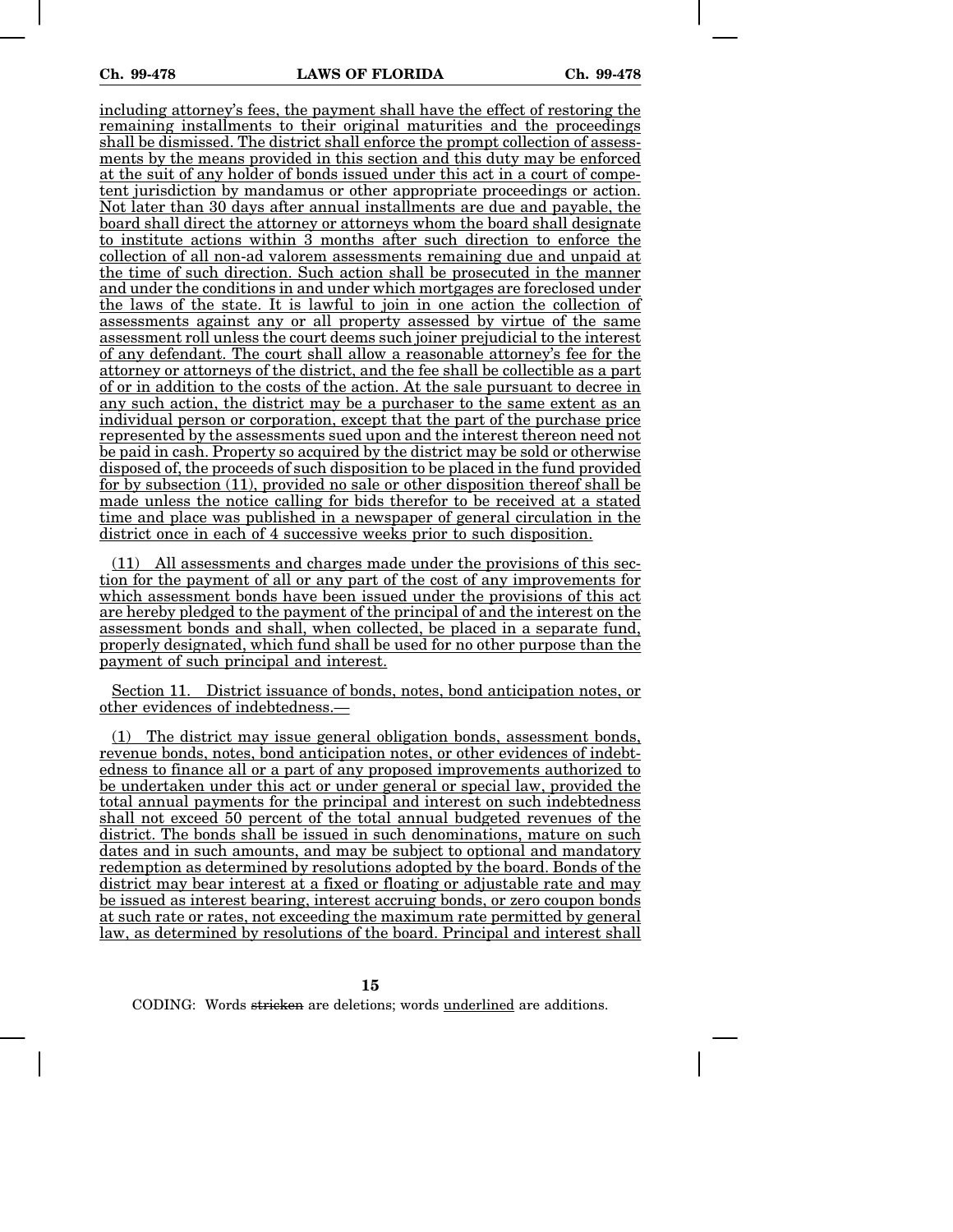be payable in the manner determined by the board. The bonds shall be signed by manual or facsimile signature of the chair or vice chair of the board, attested with the seal of the district and by the manual or facsimile signature of the secretary or assistant secretary of the board.

(2) The bonds shall be payable from the non-ad valorem assessments or other non-ad valorem revenues, including, without limitation, user fees or charges or rental income authorized to be levied or collected or received pursuant to this act or general law. General obligation bonds payable from ad valorem taxes may also be issued by the district, but only after compliance with s. 12, Art. VII of the State Constitution. Subject to referendum approval, a district may pledge its full faith and credit for the payment of principal and interest on such general obligation bonds and for any reserve funds provided therefor and may unconditionally and irrevocably pledge itself to levy ad valorem taxes on all property in the district to the extent necessary for the payment thereof. The district is authorized, after notice and opportunity to be heard has been afforded to those affected, to impose, charge, and collect non-ad valorem revenues in connection with any of the improvements authorized under this act and to pledge the same for the payment of bonds.

(3) In connection with the sale and issuance of bonds, the district may enter into any contracts which the board determines to be necessary or appropriate to achieve a desirable effective interest rate in connection with the bonds by means of, but not limited to, contracts commonly known as investment contracts, funding agreements, interest rate swap agreements, currency swap agreements, forward payment conversion agreements, futures, or contracts providing for payments based on levels of or changes in interest rates, or contracts to exchange cash flows or a series of payments, or contracts, including, without limitation, options, puts, or calls to hedge payment, rate, spread, or similar exposure. Such contracts or arrangements may also be entered into by the district in connection with, or incidental to, entering into any agreement which secures bonds or provides liquidity therefor. Such contracts and arrangements shall be made upon the terms and conditions established by the board, after giving due consideration for the credit worthiness of the counter parties, where applicable, including any rating by a nationally recognized rating service or any other criteria as may be appropriate.

(4) In connection with the sale and issuance of the bonds, or entering into any of the contracts or arrangements referred to in subsection (3), the district may enter into such credit enhancement or liquidity agreements, with such payment, interest rate, security, default, remedy, and any other terms and conditions as the board shall determine.

(5) Notwithstanding any provisions of law relating to the investment or reinvestment of surplus funds of any governmental unit, proceeds of the bonds and any money set aside or pledged to secure payment of the principal or premium, if any, and interest on the bonds, or any of the contracts entered into pursuant to subsection (3) may be invested in securities or obligations described in the resolution providing for the issuance of bonds.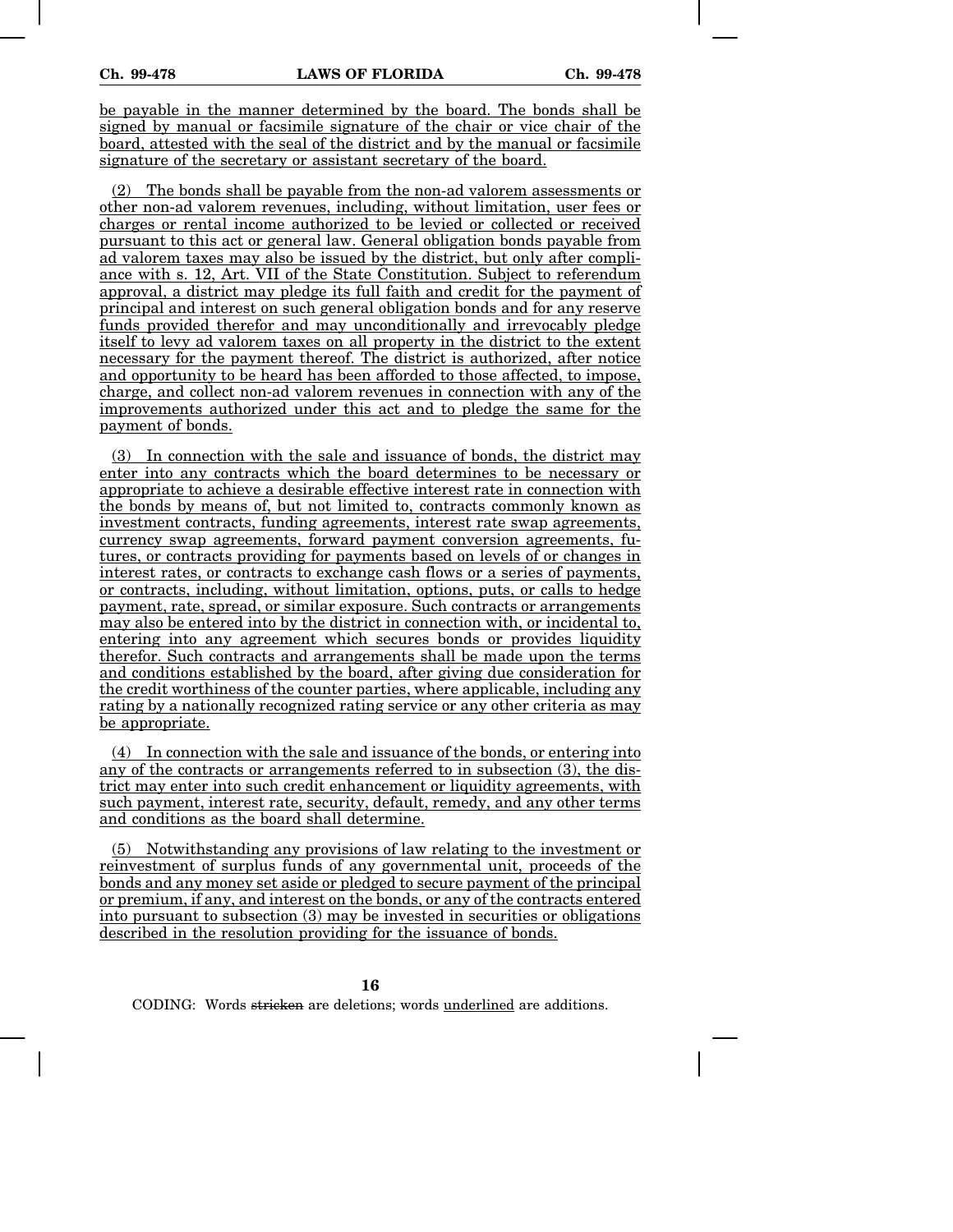(6) The bonds shall be sold in any manner not inconsistent with general law, shall show the purpose for which they are issued, and shall be payable out of the money pledged therefor. The funds derived from the sale of said bonds or any of them shall be used for the purpose of paying the cost of the services or improvements and such costs, expenses, fees, and salaries as may be authorized by law.

(7) Non-ad valorem assessments or any portion thereof levied to pay principal on bonds issued pursuant to this act with respect to improvements financed therewith shall not exceed the benefits assessed regarding such works or improvements. If the bonds are sold at a discount, the amount of the discount shall be treated as interest, not as principal. Premiums payable upon the redemption of bonds shall also be treated as interest. Interest to accrue on account of issuing bonds shall not be construed as a part of the costs of the works or improvements in determining whether or not the costs of making such improvements are equal to or in excess of the benefits assessed. If the property appraiser and tax collector deduct their fees and charges from the amount of non-ad valorem assessments levied and collected, and if the landowners receive the statutorily permitted discount for early payment of such non-ad valorem assessments, the amount of such fees, charges, and discount shall not be included in the amount of non-ad valorem assessments levied by the district in determining whether such assessments are equal to or in excess of the benefits assessed.

(8) The district may, whenever in the judgment of the board it is advisable and in the best interests of the landowners in the district, issue bonds to refund any or all of the then outstanding bonded indebtedness of the district.

(9) The principal amount of refunding bonds may be in any amount not in excess of the benefits assessed against the lands with respect to which the refunded bonds were issued less the principal amount of the refunded bonds previously paid from non-ad valorem assessments. The proceeds of such refunding bonds shall be used only to pay the principal, premium, if any, and interest on the bonds to be refunded, any discount or expense of the sale of the refunding bonds, and to provide a debt service reserve fund for the refunding bonds. The district may also use other available revenues to pay costs associated with the issuance or administration of the refunding bonds.

(10) Assessments shall be levied for the payment of the refunding bonds in the same manner as the assessments levied for the refunded bonds and the refunding bonds shall be secured by the same lien as the refunded bonds, and any additional interest which accrues on account of the refunding bonds shall be included and added to the original assessment and shall be secured by the same lien, provided any interest accrued shall not be considered as a part of the cost of construction in determining whether the assessment exceeds the benefits assessed.

(11) No proceedings shall be required for the issuance of bonds or refunding bonds other than those provided by this section and by general law.

Section 12. District expansion, and merger.—

**17**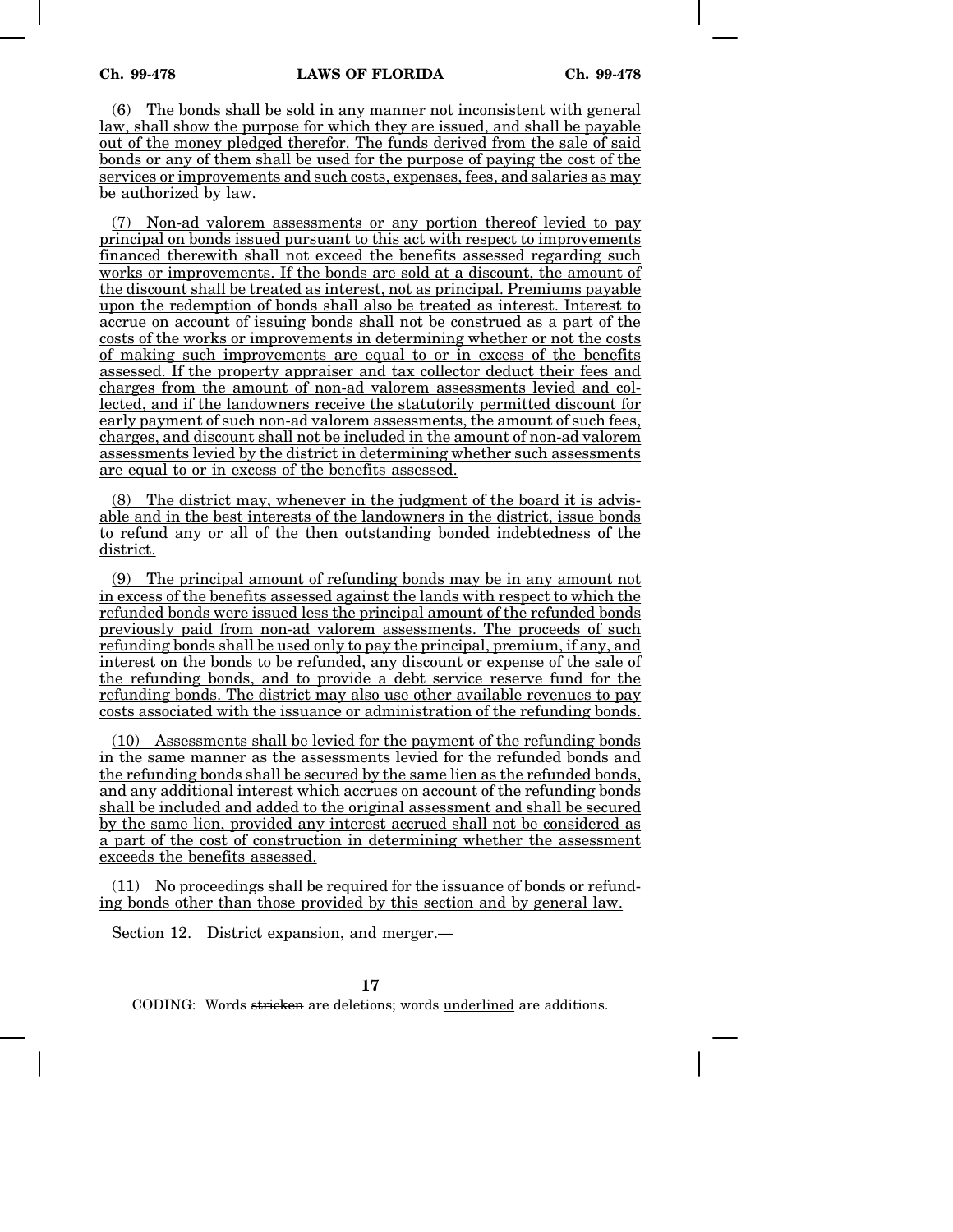(1) The boundaries of the district may be modified, extended, or enlarged upon approval or ratification by the Legislature except that any tract of land regardless of size or number of parcels may be annexed by contract or agreement between the district and all property owners thereof. Such property owners shall first file a petition with the board of commissioners of the district stating their intention that such land be annexed, describing the bounds thereof and requesting a public hearing. It shall be the duty of the board to set a date for a hearing of such petition and to publish a notice of hearing once a week for 2 consecutive weeks in some newspaper published or circulated in the district and in the area proposed to be annexed, the first notice of which shall appear at least 14 days prior to the hearing. The notice shall state in general terms the matters contained in the petition but must specifically state the lands to be annexed. On the date set for the hearing, the board may hear any evidence from the property owners who filed such petition and shall hear from all persons in opposition thereto. Upon a finding that the annexation of such property is in the best interest of the development of the district, the board may by resolution duly passed, declare its intention to annex such tract of land to said district according to the terms and conditions of the petition. Thirty days after the approval of the resolution by the board and the petitioners, the tract of land shall be annexed to said district.

(2) The merger of the district with all or portions of other independent special districts or dependent fire control districts is effective only upon ratification by the Legislature. The district may not, solely by reason of a merger with another governmental entity, increase ad valorem taxes on property within the original limits of the district beyond the maximum established by the district's enabling legislation, unless approved by the electors of the district by referendum.

Section 13. Use of funds.—No funds of the district shall be used for any purpose other than the administration of the affairs and businesses of the district, for the construction, care, maintenance, upkeep, operation and purchase of standard firefighting equipment which shall meet the requirements of the fire inspector and the underwriters association, fire stations, installation of fire hydrants, payment of public utilities such as electric lights and water, salaries of a fire inspector and one or more firemen, and such other expenses as the board of commissioners may determine to be for the best interests of the district.

Section 3. If any clause, section or provision of this act shall be declared unconstitutional or invalid for any reason, it shall be eliminated from this act, and the remaining portion of the act shall be in force and effect and be as valid as if such invalid portion thereof had not been incorporated therein.

Section 4. Chapters 65-1988, 67-1789, 67-1800, 73-565, 74-544, 74-545, 77-609, 78-570, 79-520, 89-438, 96-465, and 96-546, Laws of Florida, are repealed.

Section 5. In the event of a conflict of the provisions of this act, with the provisions of any other act, the provisions of this act shall control to the extent of such conflict.